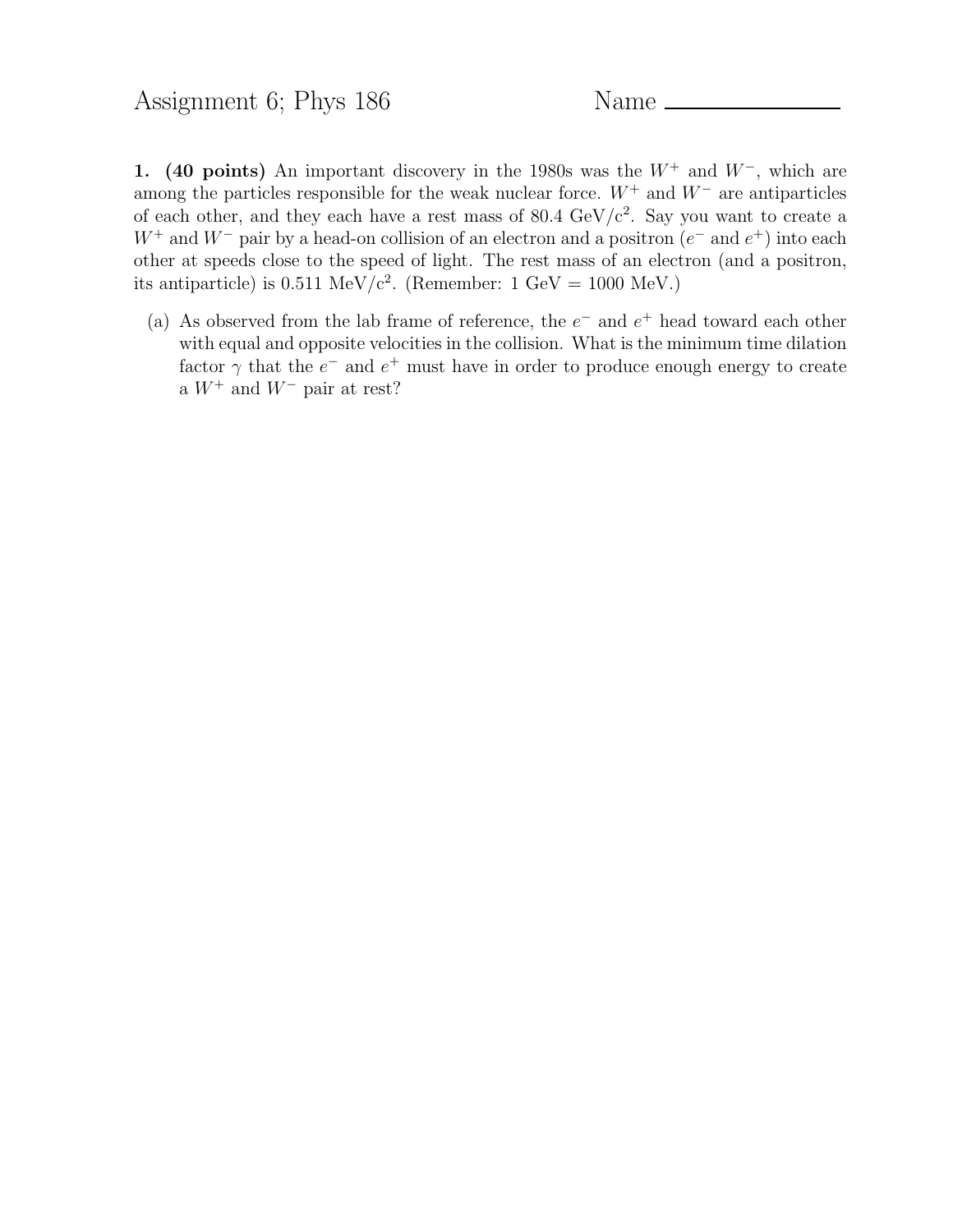(b) Say that in the lab frame of reference, the electron traveled 30.0 km at a constant speed corresponding to the  $\gamma$  you calculated in (a). How far did it travel in its own frame of reference?

(c) Calculate how long it took for the electron to travel 30.0 km in the lab frame of reference. Then calculate how long this time interval was in the electrons own frame of reference.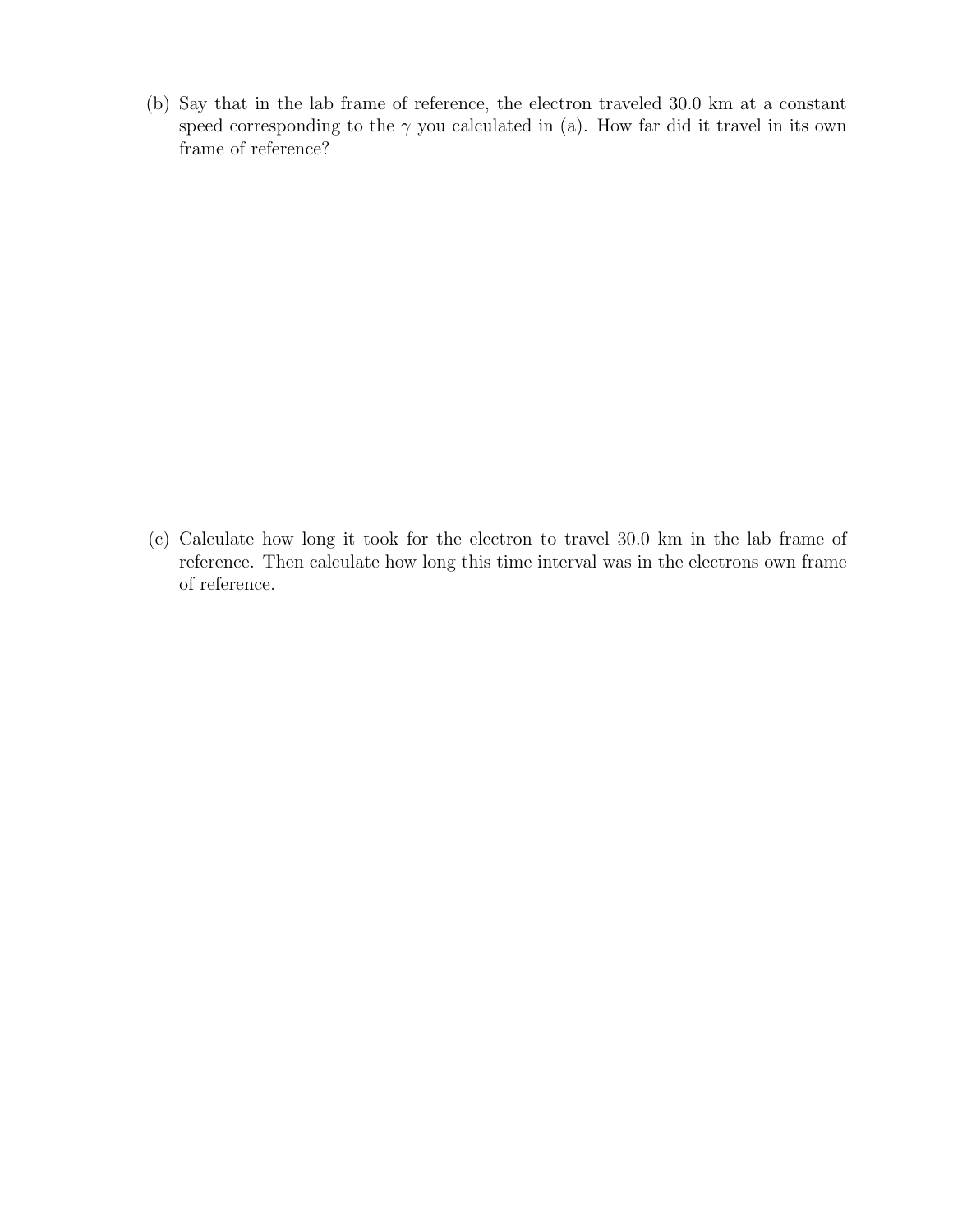2. (30 points) A cosmic ray collision creates a muon (a subatomic particle) near the top of the troposphere, at an altitude of 9000 m. The muon heads straight towards the surface at a speed of 0.998c.

(a) In the reference frame of a ground observer, what is the muon's initial distance to the surface? What is the time the muon takes to reach the surface?

(b) In the reference frame of the muon, what is the muon's initial distance to the surface? What is the time the muon takes to reach the surface?

(c) When measured at rest in the lab, the average lifetime of a muon is  $2.2 \times 10^{-6}$  s. Given your answers to (a) and (b), would an average muon make it to the surface, or does it have to be an exceptionally long-lived one? Explain.